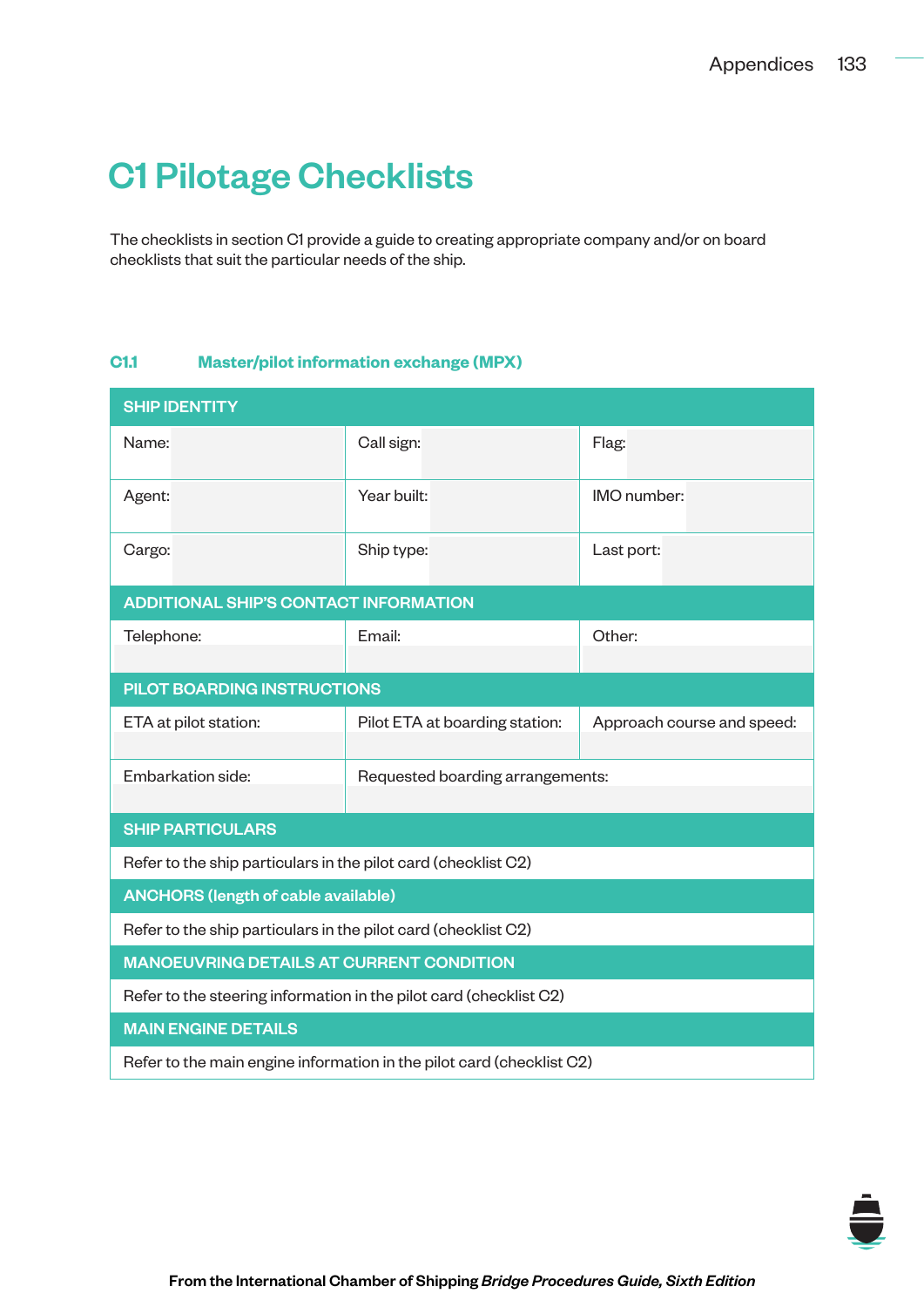| <b>BERTH AND TUG DETAILS</b>                                                    |                                                                                    |                          |  |  |  |  |
|---------------------------------------------------------------------------------|------------------------------------------------------------------------------------|--------------------------|--|--|--|--|
| Intended berth and berthing plan:                                               |                                                                                    |                          |  |  |  |  |
|                                                                                 |                                                                                    |                          |  |  |  |  |
| Side alongside:                                                                 | Estimated transit time to berth:                                                   | Tug rendezvous position: |  |  |  |  |
|                                                                                 |                                                                                    |                          |  |  |  |  |
| Number of tugs:                                                                 | Tug arrangements:                                                                  | Total bollard pull:      |  |  |  |  |
|                                                                                 |                                                                                    |                          |  |  |  |  |
|                                                                                 | <b>WEATHER AND SEA CONDITIONS (at boarding station and at berth)</b>               |                          |  |  |  |  |
| Tidal information (heights and times):                                          |                                                                                    |                          |  |  |  |  |
| Expected currents:                                                              |                                                                                    |                          |  |  |  |  |
| Weather forecast:                                                               |                                                                                    |                          |  |  |  |  |
| <b>PASSAGE PLAN</b>                                                             |                                                                                    |                          |  |  |  |  |
|                                                                                 |                                                                                    |                          |  |  |  |  |
|                                                                                 |                                                                                    |                          |  |  |  |  |
|                                                                                 |                                                                                    |                          |  |  |  |  |
|                                                                                 |                                                                                    |                          |  |  |  |  |
|                                                                                 | REGULATIONS (VTS reporting, anchor/look-out attendance, maximum allowable draught) |                          |  |  |  |  |
|                                                                                 |                                                                                    |                          |  |  |  |  |
|                                                                                 |                                                                                    |                          |  |  |  |  |
|                                                                                 |                                                                                    |                          |  |  |  |  |
| OTHER IMPORTANT DETAILS (including navigation hazards, ship movements, berthing |                                                                                    |                          |  |  |  |  |
| restrictions, manoeuvring peculiarities)                                        |                                                                                    |                          |  |  |  |  |
|                                                                                 |                                                                                    |                          |  |  |  |  |
|                                                                                 |                                                                                    |                          |  |  |  |  |
|                                                                                 |                                                                                    |                          |  |  |  |  |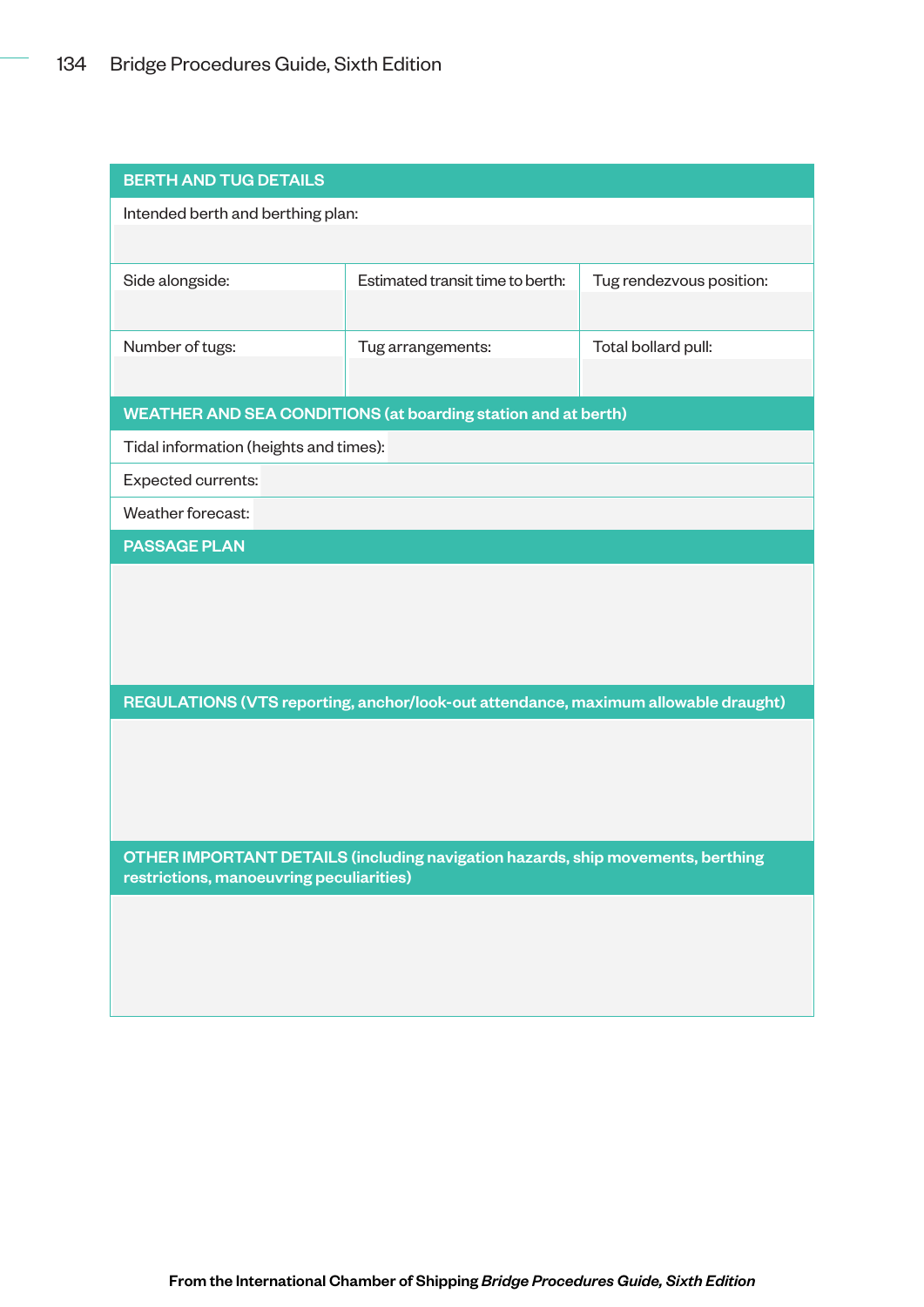## **C1.2 Pilot card**

| <b>SHIP PARTICULARS</b>                                                                                                                                      |                          |    |                          |                                      |  |  |
|--------------------------------------------------------------------------------------------------------------------------------------------------------------|--------------------------|----|--------------------------|--------------------------------------|--|--|
| Name:                                                                                                                                                        |                          |    | Call sign:               |                                      |  |  |
|                                                                                                                                                              |                          |    |                          |                                      |  |  |
| Displacement:                                                                                                                                                | DWT:                     |    | Year built:              |                                      |  |  |
| Length:                                                                                                                                                      | Beam:                    |    | Bulbous bow:             |                                      |  |  |
| Draught fwd:                                                                                                                                                 | Draught aft:             |    | Draught amidships:       |                                      |  |  |
| Air draught:                                                                                                                                                 | Port anchor:<br>shackles |    | Stbd anchor:<br>shackles |                                      |  |  |
|                                                                                                                                                              |                          |    |                          | $1$ shackle = $27.4$ m/ $15$ fathoms |  |  |
| $m -$<br>m <sub>1</sub><br>Air<br>draught<br>m<br>m<br>m<br>m<br>ၜၜၜ<br>ft<br>in<br>Manifold<br>Parallel W/L ·<br>Loaded<br>${\sf m}$<br><b>Ballast</b><br>m |                          |    |                          |                                      |  |  |
|                                                                                                                                                              |                          |    |                          |                                      |  |  |
| <b>MAIN ENGINE</b>                                                                                                                                           |                          |    |                          |                                      |  |  |
| Type:                                                                                                                                                        | Max power:               |    | Max power:               |                                      |  |  |
|                                                                                                                                                              |                          | kW |                          | <b>HP</b>                            |  |  |
|                                                                                                                                                              | RPM/pitch                |    | Loaded speed (kts)       | Ballast speed (kts)                  |  |  |
| Full ahead:                                                                                                                                                  |                          |    |                          |                                      |  |  |
| Half ahead:                                                                                                                                                  |                          |    |                          |                                      |  |  |
| Slow ahead:                                                                                                                                                  |                          |    |                          |                                      |  |  |
| Dead slow ahead:                                                                                                                                             |                          |    |                          |                                      |  |  |
| Dead slow astern:                                                                                                                                            |                          |    |                          |                                      |  |  |
| Slow astern:                                                                                                                                                 |                          |    |                          |                                      |  |  |
| Half astern:                                                                                                                                                 |                          |    |                          |                                      |  |  |

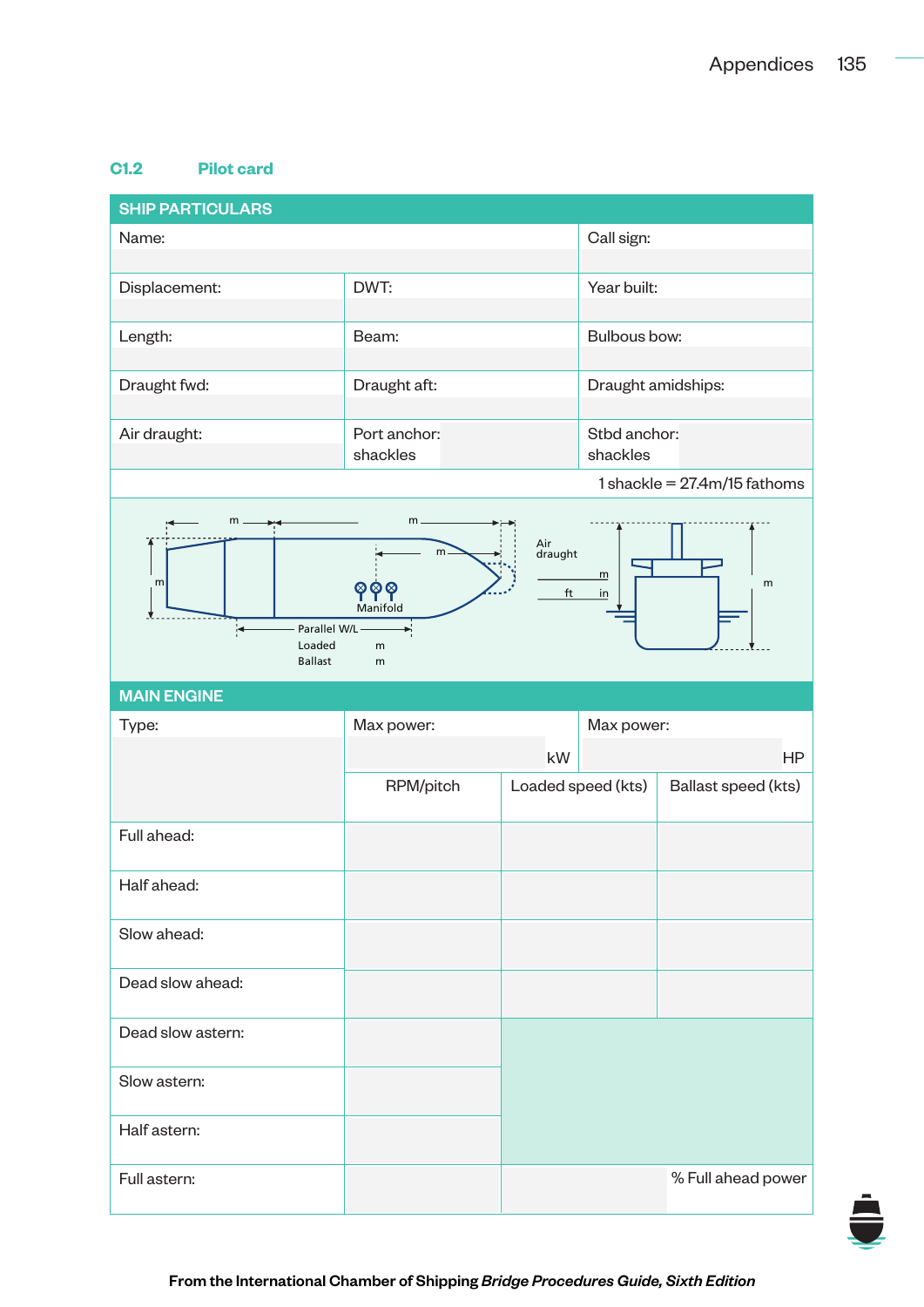| Engine critical RPM:                                                                                                                                                                                   | Maximum number of<br>consecutive engine starts: |                                       | Time from full ahead<br>to full astern:                           |  |  |  |  |
|--------------------------------------------------------------------------------------------------------------------------------------------------------------------------------------------------------|-------------------------------------------------|---------------------------------------|-------------------------------------------------------------------|--|--|--|--|
| Time limit astern:                                                                                                                                                                                     | Minimum steering speed:                         |                                       |                                                                   |  |  |  |  |
| <b>STEERING</b>                                                                                                                                                                                        |                                                 |                                       |                                                                   |  |  |  |  |
| Number of propellers:                                                                                                                                                                                  | Direction of turn:                              |                                       | Propeller arrangement:                                            |  |  |  |  |
| Time from hard-over to hard-over:                                                                                                                                                                      |                                                 | Rudder angle for neutral effects:     |                                                                   |  |  |  |  |
| Thrusters (positions and power):                                                                                                                                                                       |                                                 | Steering characteristics/rudder type: |                                                                   |  |  |  |  |
| <b>EQUIPMENT CHECKED AND READY FOR USE</b>                                                                                                                                                             |                                                 |                                       |                                                                   |  |  |  |  |
| Anchors:                                                                                                                                                                                               |                                                 |                                       | Cleared away: Yes / No                                            |  |  |  |  |
| Compasses:                                                                                                                                                                                             |                                                 |                                       |                                                                   |  |  |  |  |
| Compass error:                                                                                                                                                                                         |                                                 |                                       |                                                                   |  |  |  |  |
| Speed log:                                                                                                                                                                                             |                                                 |                                       | Doppler: Yes / No<br>Speed: Water / Ground<br>Axis: Single / Dual |  |  |  |  |
| Echo sounder:                                                                                                                                                                                          |                                                 |                                       |                                                                   |  |  |  |  |
| GNSS:                                                                                                                                                                                                  |                                                 |                                       | Type:                                                             |  |  |  |  |
| ECDIS:                                                                                                                                                                                                 |                                                 |                                       |                                                                   |  |  |  |  |
| X-Band radar:                                                                                                                                                                                          |                                                 |                                       | ARPA: Yes / No                                                    |  |  |  |  |
| S-Band radar:                                                                                                                                                                                          |                                                 |                                       | ARPA: Yes / No                                                    |  |  |  |  |
| VHF (including handheld):                                                                                                                                                                              |                                                 |                                       |                                                                   |  |  |  |  |
| Steering gear:                                                                                                                                                                                         |                                                 |                                       | Number of power units in use:                                     |  |  |  |  |
| Engine telegraphs:                                                                                                                                                                                     |                                                 |                                       |                                                                   |  |  |  |  |
| Rudder/rpm/rot indicators:                                                                                                                                                                             |                                                 |                                       |                                                                   |  |  |  |  |
| Mooring winches and lines:                                                                                                                                                                             |                                                 |                                       |                                                                   |  |  |  |  |
| Navigation lights:                                                                                                                                                                                     |                                                 |                                       |                                                                   |  |  |  |  |
| Whistles:                                                                                                                                                                                              |                                                 |                                       |                                                                   |  |  |  |  |
| <b>EQUIPMENT OPERATIONAL DEFECTS</b><br><b>OTHER IMPORTANT DETAILS</b> (e.g. ship windage area, position of the Automatic Identification<br>System (AIS) antenna, safe working load (SWL) of bollards) |                                                 |                                       |                                                                   |  |  |  |  |
|                                                                                                                                                                                                        |                                                 |                                       |                                                                   |  |  |  |  |
| Reference: IMO Resolution A.601(15) Provision and Display of Manoeuvring Information On Board Ships                                                                                                    |                                                 |                                       |                                                                   |  |  |  |  |
|                                                                                                                                                                                                        |                                                 |                                       |                                                                   |  |  |  |  |

From the International Chamber of Shipping *Bridge Procedures Guide, Sixth Edition*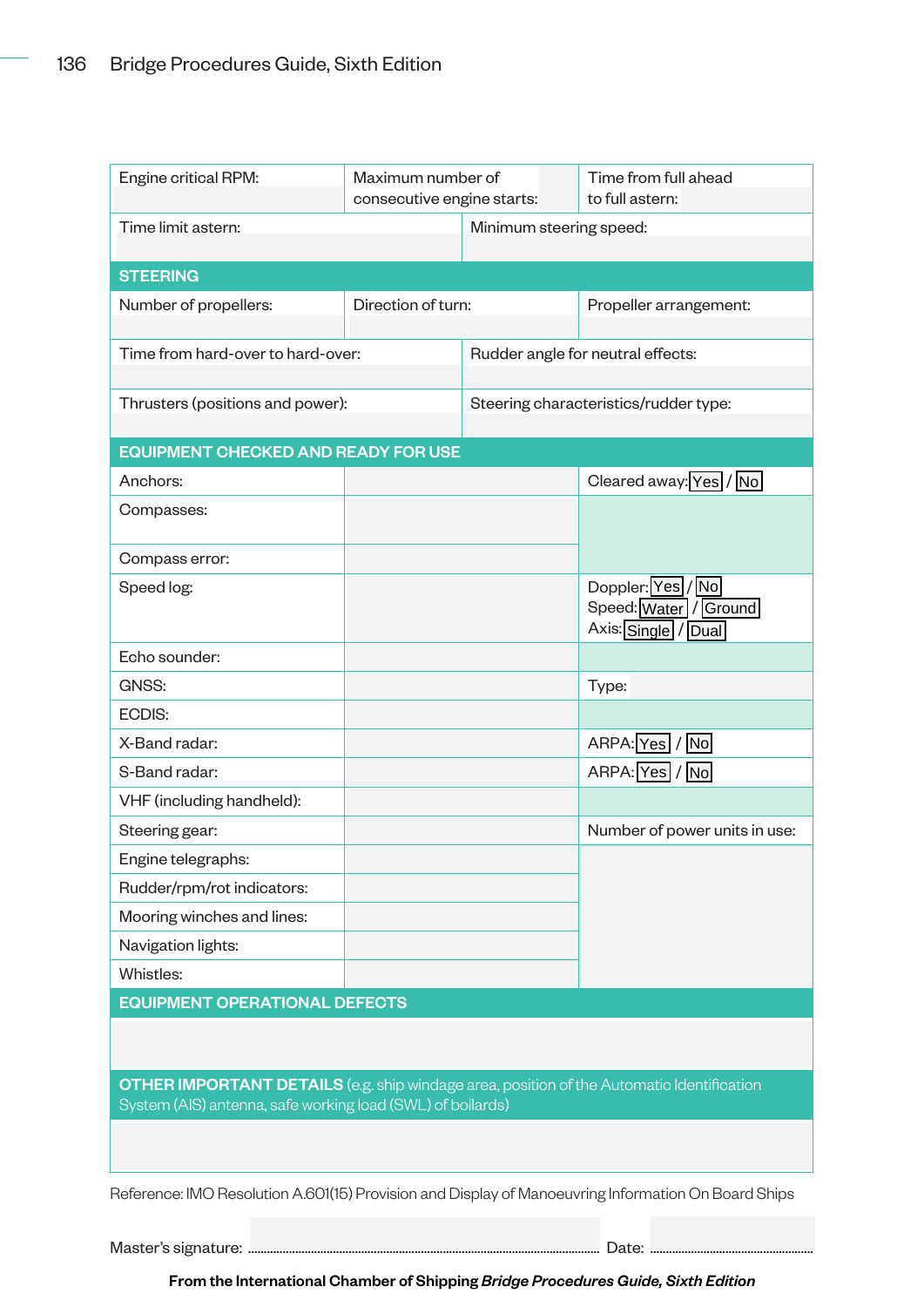## **C1.3 Wheelhouse poster**



Reference: IMO Resolution A.601(15) Provision and Display of Manoeuvring Information On Board Ships